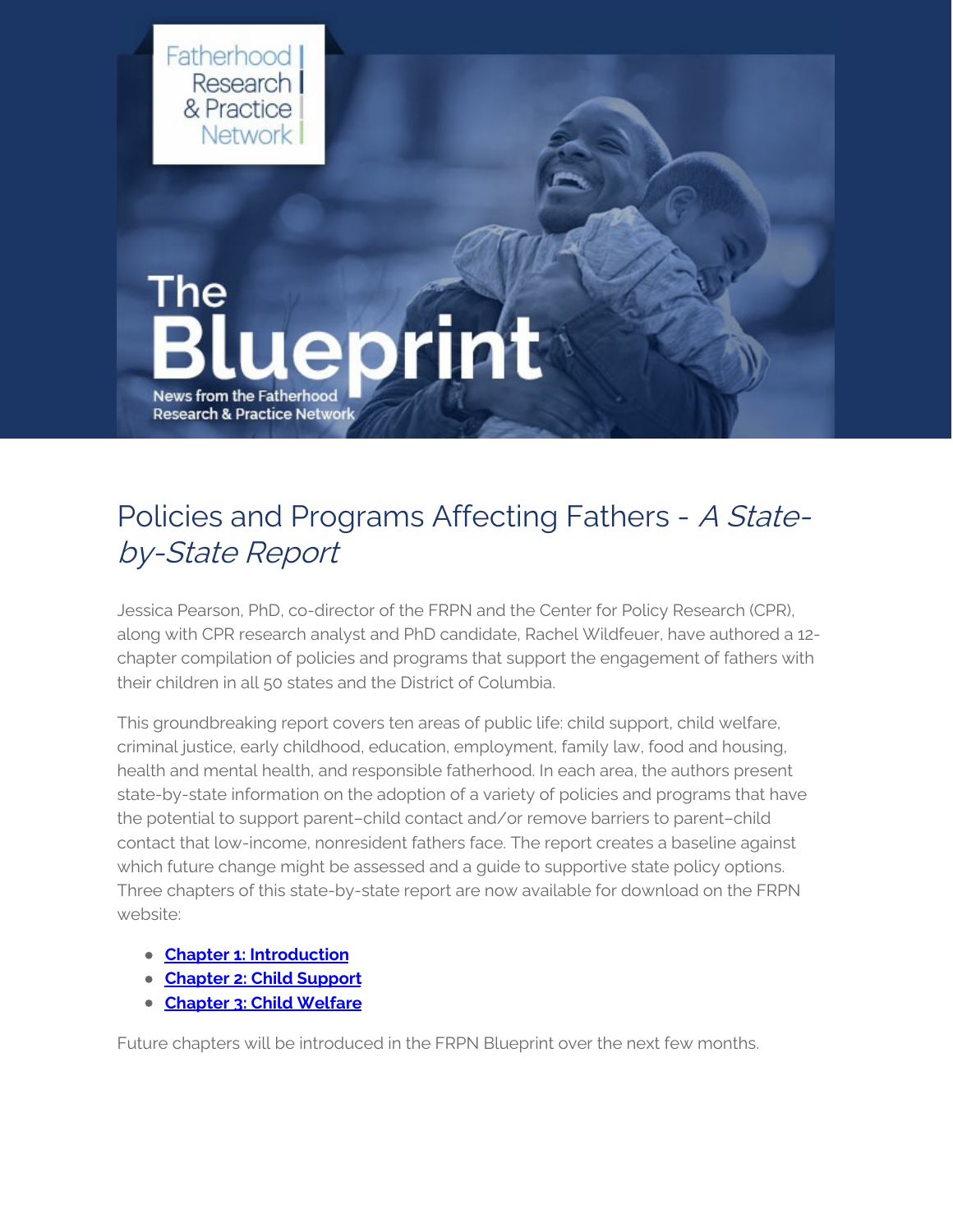

# FRPN Webinar: Tracking State Policies on Fathers to Improve Policy Development and Equity

This webinar will introduce **Policies and Programs Affecting Fathers:A State-by-State Report**, a new compilation prepared by the Center for Policy Research (CPR) and the Fatherhood Research & Practice Network (FRPN). Father policies and programs in areas of child support, child welfare, and criminal justice will be presented. Hear from policymakers and stakeholders on the status of state policy on fathers in these areas and how practitioners can use state-by-state information to better serve fathers and improve state legislation, programs, and policy.

Webinar participants include:

- **Jessica Pearson, Director, Center for Policy Research and Director, Fatherhood** Research & Practice Network
- Shaneen Moore, Deputy Assistant Commissioner and Director, Children and Family Services, Child Support Division, Minnesota Department of Human Services
- Derrick "David" Bryant, Youth and Family Program Specialist, Prevention and Early Intervention, Texas Department of Family and Protective Services
- Christopher A. Brown, President, National Fatherhood Initiative

#### **Date: Thursday, February 24, 2022; 12:00-1:00 p.m. EST.**

Register for the webinar **[here.](https://www.eventbrite.com/e/tracking-state-policies-on-fathers-to-improve-policy-development-and-equity-tickets-247235346577)**

## Findings from Building Bridges and Bonds Study

The Building Bridges and Bonds Study (B3), funded by the Office of Planning, Research and Evaluation, rigorously tested three new and promising ways to help fathers with low income work toward economic stability and stronger relationships with their children. Implemented in existing fatherhood programs, the three interventions in the B3 study were: